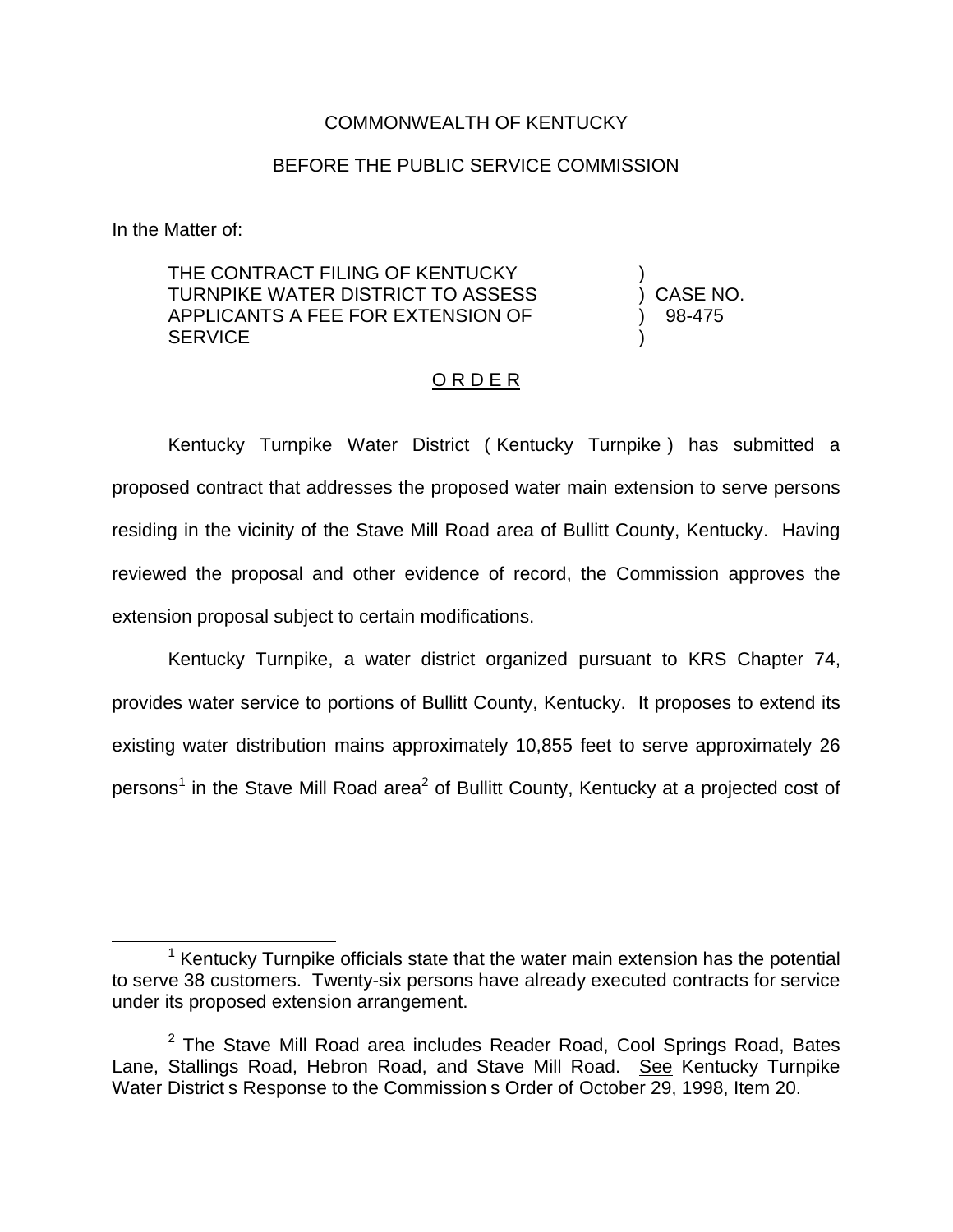\$194,069.<sup>3</sup> Kentucky Turnpike proposes to finance the project through internal funds, customer contributions, and a monthly surcharge.

Kentucky Turnpike s proposal requires all persons directly connecting to the proposed main extension within 10 years of its construction to contribute equally for the cost of the construction. Each person will pay a \$3,500 fee before connecting to the main extension. The utility will contribute \$20,000 to the project and advance the residents of the Stave Mill Road area an additional \$62,500. The utility intends to recover its advancement through a monthly payment of \$21.98 from all persons who connect to the main extension within 10 years of its construction. These monthly payments will last for a period no greater than 15 years and will include an interest component of 6 percent per annum to reimburse the utility for the cost of advancement. Customers may pay their full contribution in advance to avoid entirely or reduce the number of their required monthly payments.<sup>4</sup> Persons connecting directly to the main extension within 10 years of its construction will also forego their right under

 $3$  This cost reflects the total project cost and includes the cost of installing 8-inch water main in certain portions of the proposed extension to serve future growth in the nearby areas. When it submitted its extension proposal, the estimated cost of the main extension was \$166,000. Kentucky Turnpike subsequently modified its proposal to lengthen the proposed extension. The actual cost will not be determined until the project is placed for competitive bids.

<sup>&</sup>lt;sup>4</sup> Each Kentucky Turnpike customer connecting to the main extension may choose from a 10-, 15-, or 20-year period to pay his or her contribution. Each also has the option of paying his or her total contribution in advance. See Kentucky Turnpike s Response to the Commission s Order of October 29, 1998, Items 11 and 12. Customers who pay in advance will avoid additional interest charges and pay a lesser amount than those who make monthly payments over a longer period.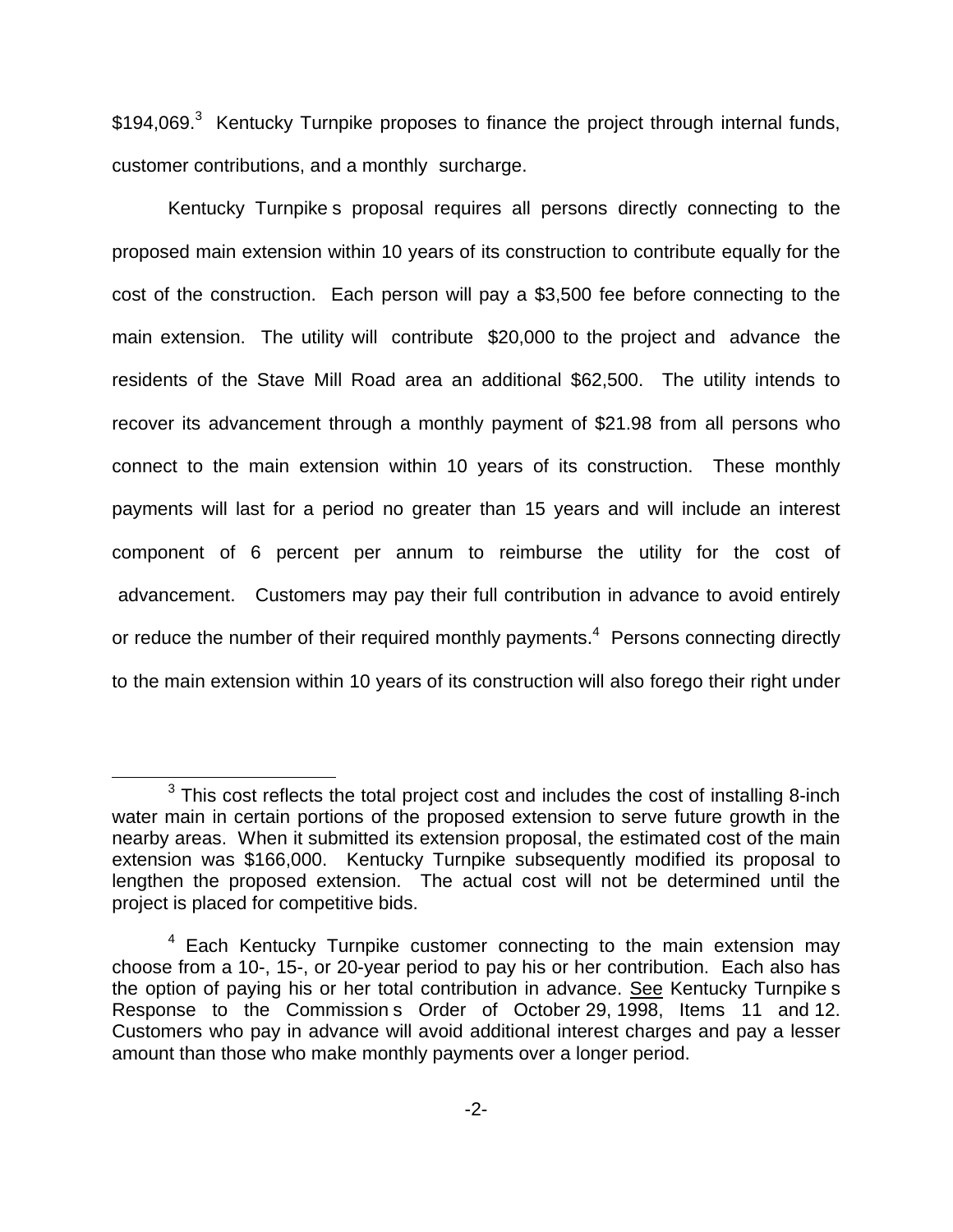Administrative Regulation 807 KAR 5:066, Section  $11(2)(b)$ ,<sup>5</sup> to any refunds for additional customer connections until Kentucky Turnpike recovers its \$20,000 contribution.

The Commission is concerned about several aspects of Kentucky Turnpike s extension proposal. First, the proposal places the entire cost of the extension upon those connecting to the extension. It requires Kentucky Turnpike to advance \$62,500 toward the cost of the extension but permits recovery of this advancement with interest over an extended period. While it requires Kentucky Turnpike to contribute an additional \$20,000 toward the extension, it relieves the utility of any obligation to make refunds for additional connections to the main extension until the utility s contribution is recovered. Since Kentucky Turnpike estimates an additional 12 persons are likely to connect to the main extension, total recovery of the water district s contribution appears likely. Such a result is contrary to the intent of Administrative Regulation 807 KAR 5:066, Section 11, which requires that a water utility bear a portion of the cost of any water main extension. Kentucky Turnpike has alleviated this concern by announcing that its initial \$20,000 contribution will not be subject to any recovery.<sup>6</sup>

The Commission is also concerned about the level and nature of the utility s proposed surcharge. Kentucky Turnpike has failed to explain how it determined the

 $5$  Each year, for a refund period of not less than ten (10) years, the utility shall refund to the customer or customers who paid for the excessive footage the cost of fifty (50) feet of the extension in place for each additional customer connected during the year whose service line is directly connect to the extension installed and not to extensions or laterals therefrom.

 $6$  See Kentucky Turnpike s Response to the Commission s Order of October 29, 1998, Item 7.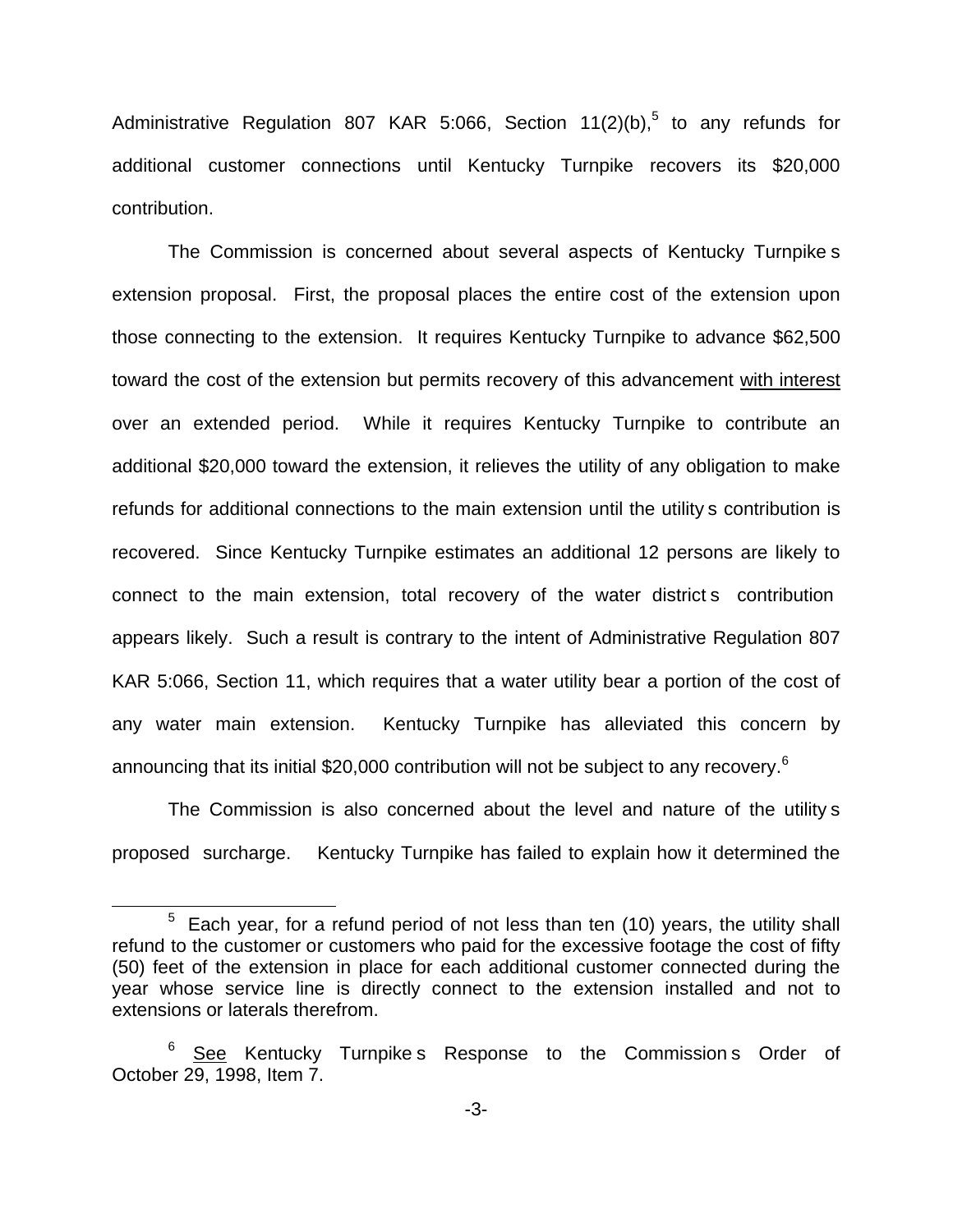surcharge amount nor has the Commission, using the utility s assumptions, been able to duplicate the utility s results. Moreover, as a result of the utility s proposed payment options, the proposed surcharge will not be uniformly assessed from those connecting to the main extension.

After close examination of the proposed surcharge, the Commission finds that the surcharge is not a true surcharge to be collected uniformly from all customers within the Stave Mill Road area, but is merely a series of loan agreements between Kentucky Turnpike and the Stave Mill Road residents. At the time of his or her connection to the main extension, each resident must pay his or her proportional share of the extension s cost. In lieu of paying the full amount, a resident may pay \$3,500 and agree to pay the remaining principal in monthly installments over a selected period of time. The debt is individual to each person connecting to the proposed extension. Each person retains the right to make advanced payments to retire his individual debt. The obligation to pay this debt extends only to the debtor - the individual who executes the main extension agreement.

The Commission further finds that Kentucky Turnpike may list these debt installment payments on its bills for service and require their payment as a condition of continued service. As this debt runs only to the persons executing the main extension agreements, however, Kentucky Turnpike may not require any person who subsequently acquires a property served by the main extension to assume any unpaid debt owed for the main extension unless such person agrees in writing to assume the transferor s obligations arising from the main extension agreement.

-4-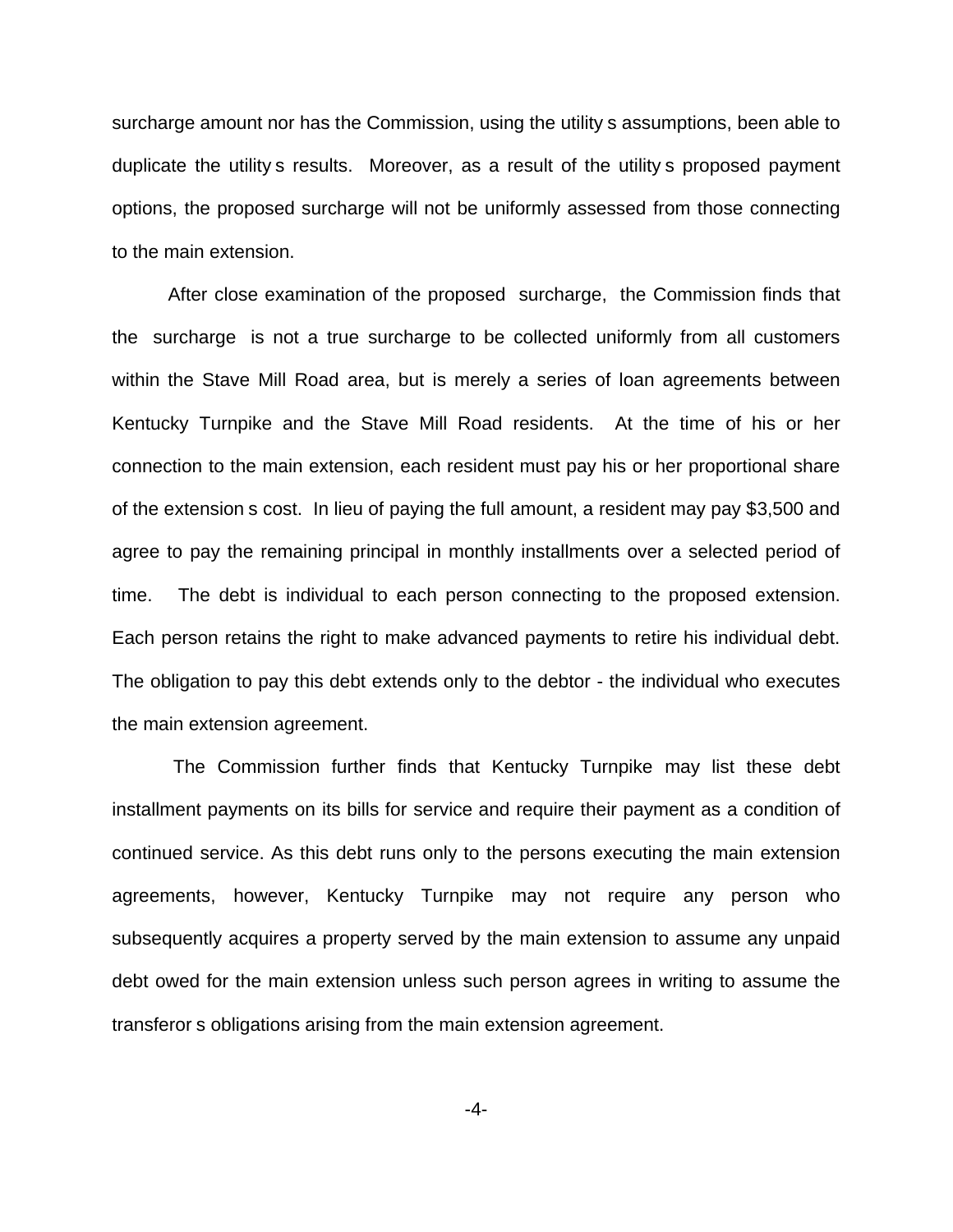In conclusion, the Commission finds that the proposed extension method, subject to certain modifications, should be approved. Recognizing that this method was the product of extensive negotiations between Kentucky Turnpike and Stave Mill Road residents, the Commission is reluctant to make wholesale modifications to the proposal. We note, however, that the proposed extension method will be difficult to administer. In the future, Kentucky Turnpike should consider the use of a true surcharge that is assessed uniformly on each applicant for service and that is subject to annual modification to reflect actual surcharge collections and changes in the number of connections.

IT IS THEREFORE ORDERED that:

1. Subject to the modifications set forth below, Kentucky Turnpike s proposed extension of service arrangement for persons residing in the vicinity of the Stave Mill Road area of Bullitt County, Kentucky is approved.

2. The proposed extension of service arrangement is modified as follows:

a. All persons directly connecting to the proposed main extension within 10 years of its construction shall contribute equally to the cost of the construction.

b. Kentucky Turnpike shall be directly responsible for \$20,000 of the cost of the proposed main extension. Additionally, where Kentucky Turnpike has chosen to use 8-inch main in constructing the proposed main extension, it shall directly bear the difference between the cost of 8-inch main and 6-inch main.

c. Kentucky Turnpike may require each person directly connecting to the proposed main extension within 10 years of its construction to pay a \$3,500 fee before making such connection. It may enter into any mutually agreeable arrangement

-5-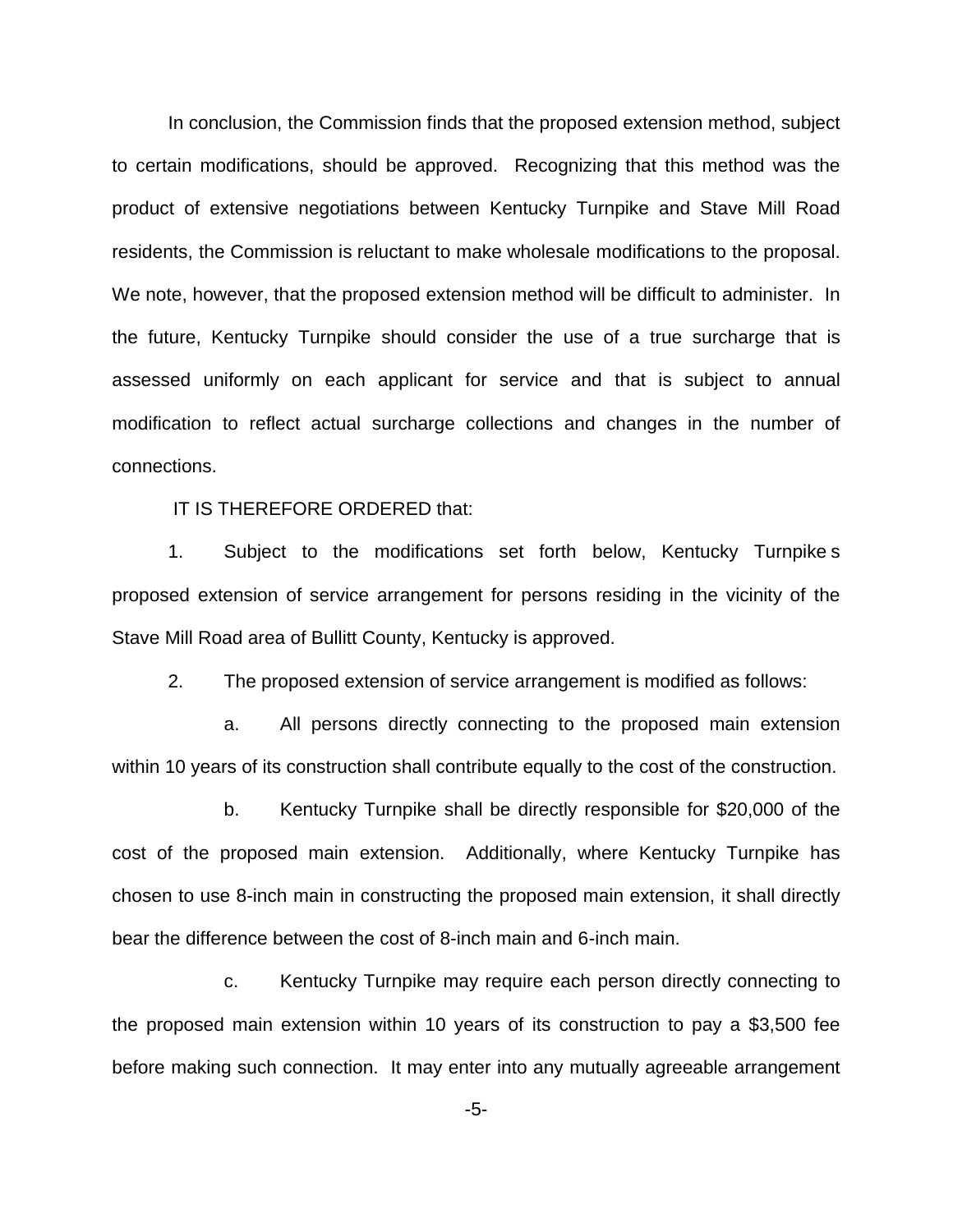for the repayment of any remaining principal. In no instance, however, shall Kentucky Turnpike charge a rate of interest on the remaining principal that exceeds 6 percent per annum. All persons shall be assessed the same rate of interest.

d. When additional persons connect directly to the proposed main extension within 10 years of its construction, Kentucky Turnpike shall recompute each customer s contribution to the cost of the main extension and shall either reduce the amount of an existing customer s unpaid principal or, if no unpaid principal exists, shall refund any surplus.

e. Kentucky Turnpike shall not require any person who subsequently acquires a property connected to the main extension to assume the transferor s obligations for any unpaid principal unless such person agrees in writing to assume the transferor s obligations arising from the main extension agreement.

3. Within 30 days of the date of this Order, Kentucky Turnpike shall file with the Commission revised tariff sheets that reflect the extension plan approved herein.<sup>7</sup> These tariff sheets shall describe all payment options that Kentucky Turnpike intends to make available to the applicants.

4. Within 30 days of completion of construction of the main extension, Kentucky Turnpike shall advise the Commission in writing of the total cost of the main extension and the total cost a person connecting to the extension must bear.

 $7$  Should it require assistance in the preparation of these tariff sheets, Kentucky Turnpike is strongly encouraged to seek the assistance of Commission Staff.